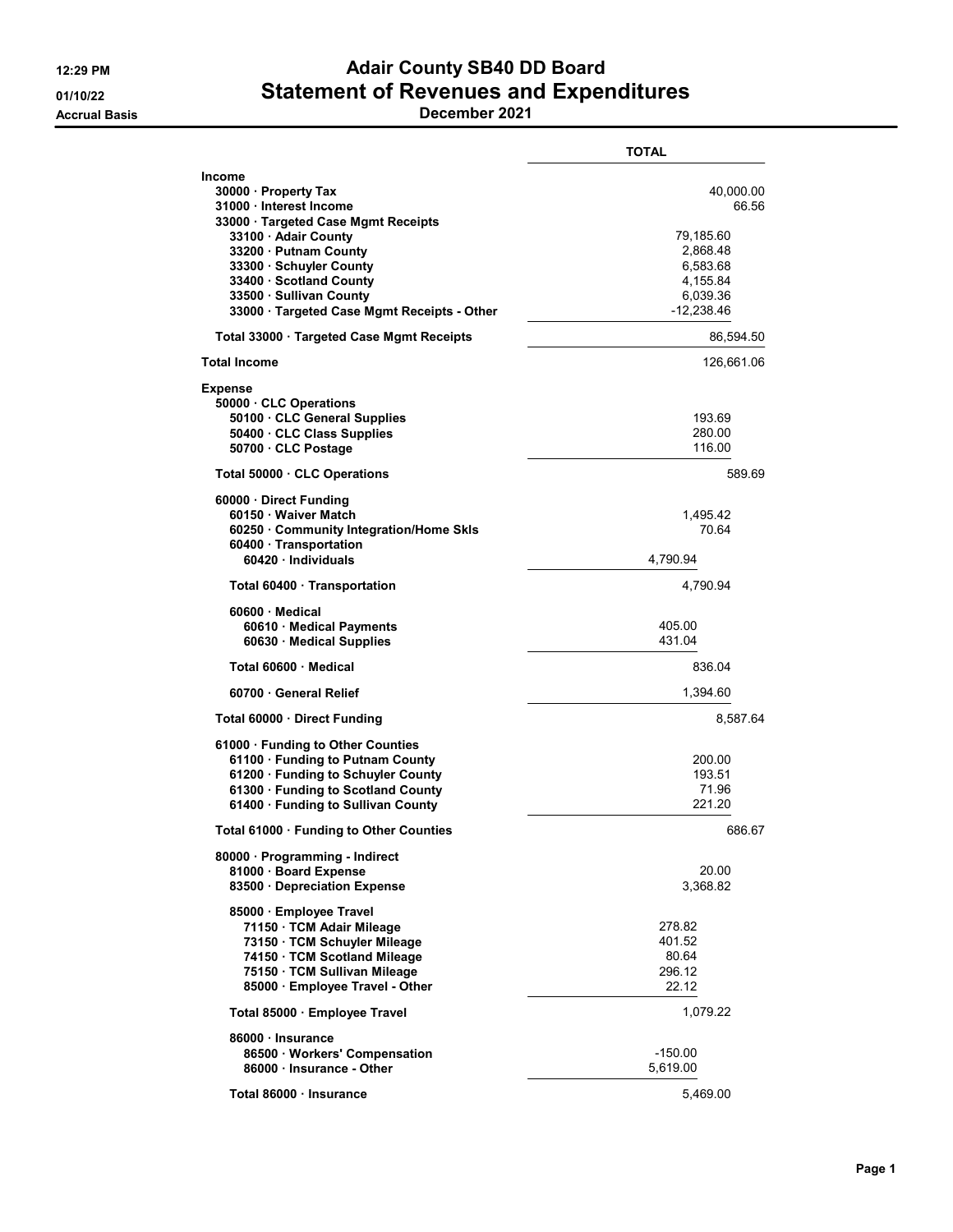## 12:29 PM **Adair County SB40 DD Board** 01/10/22 Statement of Revenues and Expenditures

Accrual Basis December 2021

| 87000 Office Expenses                                                                                                                                                                                                                                                        |                                                                                             |
|------------------------------------------------------------------------------------------------------------------------------------------------------------------------------------------------------------------------------------------------------------------------------|---------------------------------------------------------------------------------------------|
| 87100 Office Supplies<br>87110 · Office Supplies-Country Club<br>87120 Office Supplies-McPherson<br>87130 Office Supplies- PPE                                                                                                                                               | 69.97<br>344.09<br>77.10                                                                    |
| Total 87100 · Office Supplies                                                                                                                                                                                                                                                | 491.16                                                                                      |
| 87200 Postage<br>87210 · Postage-General<br>87220 · Postage-TCM                                                                                                                                                                                                              | 87.00<br>87.00                                                                              |
| Total 87200 · Postage                                                                                                                                                                                                                                                        | 174.00                                                                                      |
| 87300 Advertising/Marketing                                                                                                                                                                                                                                                  | 250.00                                                                                      |
| 87400 Copier<br>87410 Copier-Country Club<br>87420 · Copier-McPherson                                                                                                                                                                                                        | 27.00<br>248.49                                                                             |
| Total 87400 · Copier                                                                                                                                                                                                                                                         | 275.49                                                                                      |
| 87450 · Employee Retention/Appreciation<br>87700 · Building Maintenance<br>87710 Janitorial<br>87711 · Janitorial-Country Club<br>75.39<br>87712 Janitorial-McPherson<br>699.31                                                                                              | 316.64                                                                                      |
| Total 87710 · Janitorial                                                                                                                                                                                                                                                     | 774.70                                                                                      |
| Total 87700 · Building Maintenance                                                                                                                                                                                                                                           | 774.70                                                                                      |
| 87800 · Software & Technology<br>87830 · Soft & Tech- Managed IT                                                                                                                                                                                                             | 4,543.00                                                                                    |
| Total 87800 · Software & Technology                                                                                                                                                                                                                                          | 4,543.00                                                                                    |
| 87900 · Representative Payee Expense                                                                                                                                                                                                                                         | 44.00                                                                                       |
| Total 87000 · Office Expenses                                                                                                                                                                                                                                                | 6,868.99                                                                                    |
| 87500 · Personnel<br>51000 · CLC Personnel<br>51100 CLC Center Salary Expense<br>51000 · CLC Personnel - Other                                                                                                                                                               | 3,274.34<br>988.80                                                                          |
| Total 51000 · CLC Personnel                                                                                                                                                                                                                                                  | 4.263.14                                                                                    |
| 66000 · Payroll Expenses<br>66500 · Salary Sick<br>66600 FFCRA Leave<br>66700 · Salary Vacation<br>66000 · Payroll Expenses - Other                                                                                                                                          | 2,287.69<br>1,423.11<br>3,681.76<br>9,729.81                                                |
| Total 66000 · Payroll Expenses                                                                                                                                                                                                                                               | 17,122.37                                                                                   |
| 70300 TCM Admin Salary<br>71110 · TCM Adair Salary Expense<br>71115 · TCM Adair Overtime<br>72110 · TCM Putnam Salary Expense<br>73110 · TCM Schuyler Salary Expense<br>74110 · TCM Scotland Salary Expense<br>75110 · TCM Sullivan Salary Expense<br>87510 · Salary Expense | 7,836.76<br>27,295.55<br>61.33<br>1,113.54<br>3,834.24<br>2,006.53<br>4,655.48<br>17,597.24 |
| 87540 · Employee Benefits<br>Total 87500 · Personnel                                                                                                                                                                                                                         | 25,210.98<br>110,997.16                                                                     |